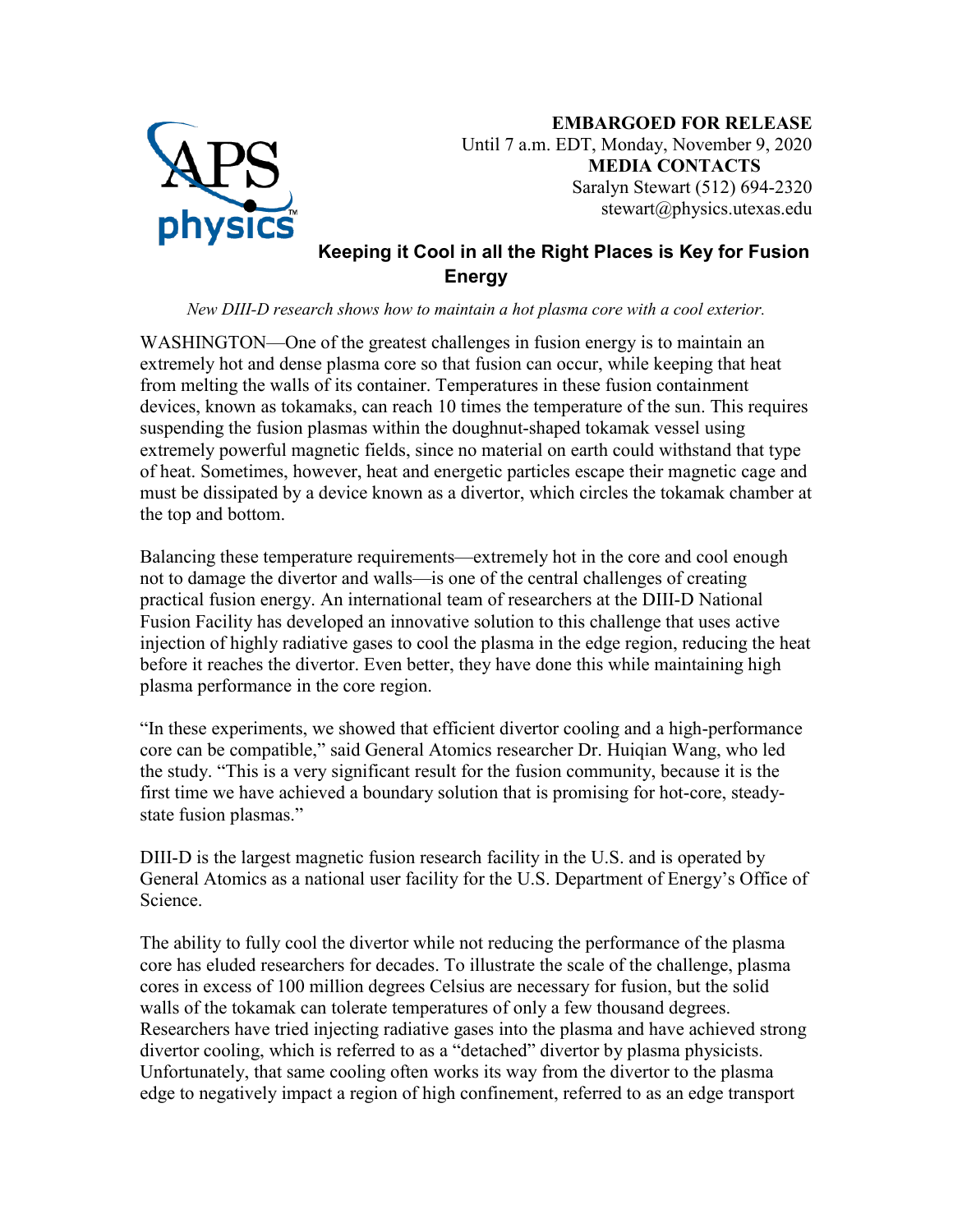

*Figure 1 - Right: The DIII-D tokamak, showing the plasma shape and the contours plot of 2-D plasma pressure obtained in this study. The radial pressure profile is shown as the cyan curve. The internal transport barrier (ITB) and edge transport barrier (ETB) are labelled.* Left: Image courtesy of M. Fenstermacher, Lawrence Livermore National Lab. Contour plot of *two-dimensional carbon radiation from reconstruction of a tangential camera.*

barrier (ETB), thus reducing the fusion performance. A transport barrier is a region of low plasma turbulence that functions as an insulating layer that significantly slows the passage of particles or energy.

The DIII-D team has shown promising results with a new approach that uses an additional transport barrier, further inside from the edge of the plasma, to isolate the hot core from the cooler edge (Figure 1). This internal transport barrier (ITB) is created by tailoring the shape of the plasma current in a way that is known to reduce plasma turbulence. When the injected radiative gases dissipate divertor heat and cool the edge transport barrier, the internal transport barrier is actually enhanced, improving the thermal isolation of the high-temperature core. Therefore, high core plasma performance is maintained, as manifested by the high plasma pressure relative to the theoretical limit